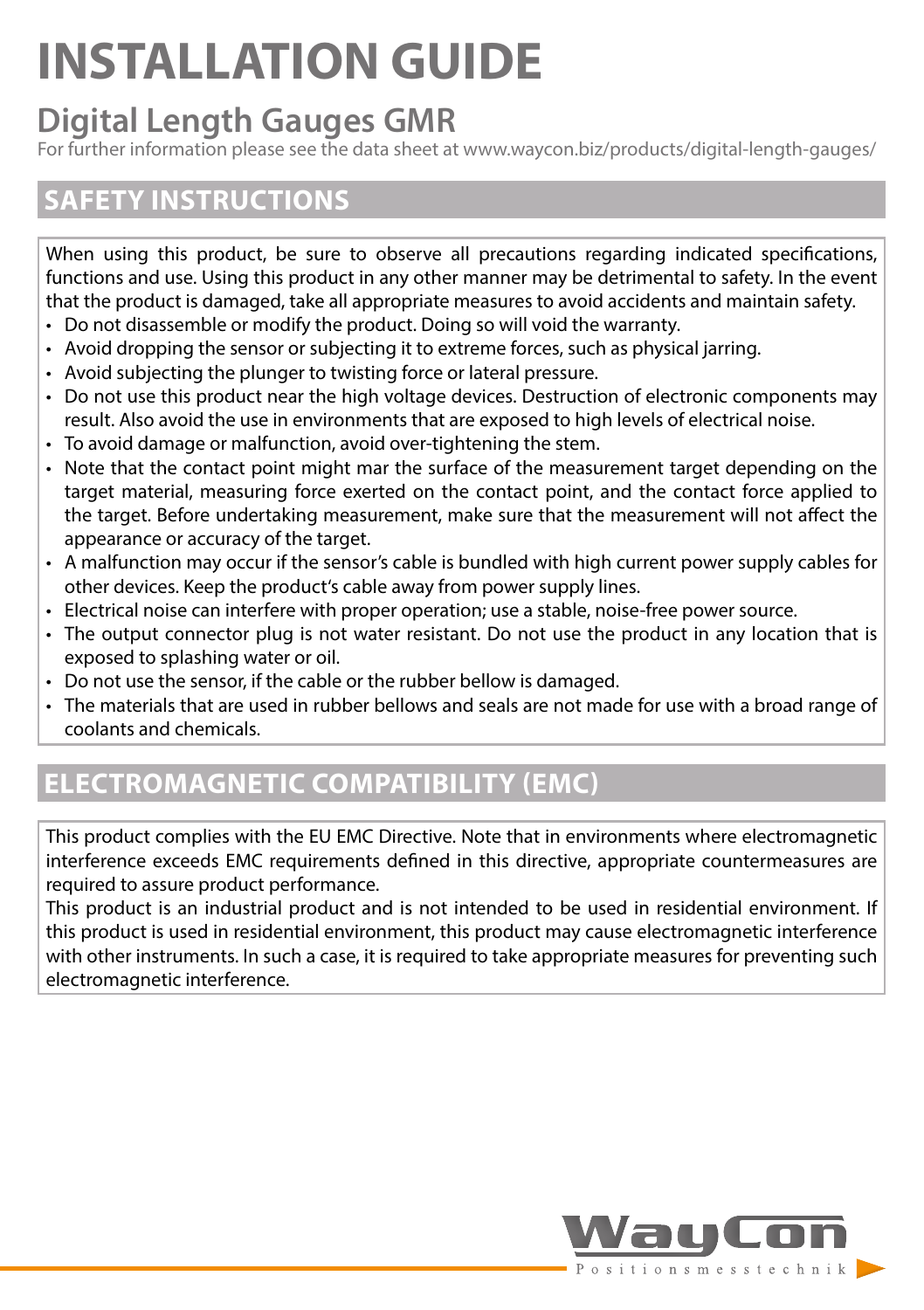# **INSTALLATION**

#### **Installation instructions**

- When mounting the linear gauge, it must be clamped to a tool or jig with the stem.
- The linear gauge can be clamped to the tool or jig using a split clamp.
- When fastening the stem, use a tightening torque of approximately 0.4...0.5 Nm.
- Mount the linear gauge parallel to the intended direction of measurement. A tilted gauge will result in measurement error.

#### **Using a Split Clamp**

The split clamp can fasten the stem by gripping its outer perimeter.



#### **Fastening the cable**

- Fix the cable to the tool or jig so that it does not put any strain on the linear gauge.
- Do not bend the cable more than the cable's rated bending radius. Bends that are too tight can result in broken cable wires. The bending radius is not warranted.
- When the movement of a linear gauge attached to the tool or jig causes repeated flexing of the cable, make sure that the cable is fixed in a manner that maintains a bending radius of at least 100 mm.
- When the cable doesn't move, the cable bending radius has to be 50 mm or greater.

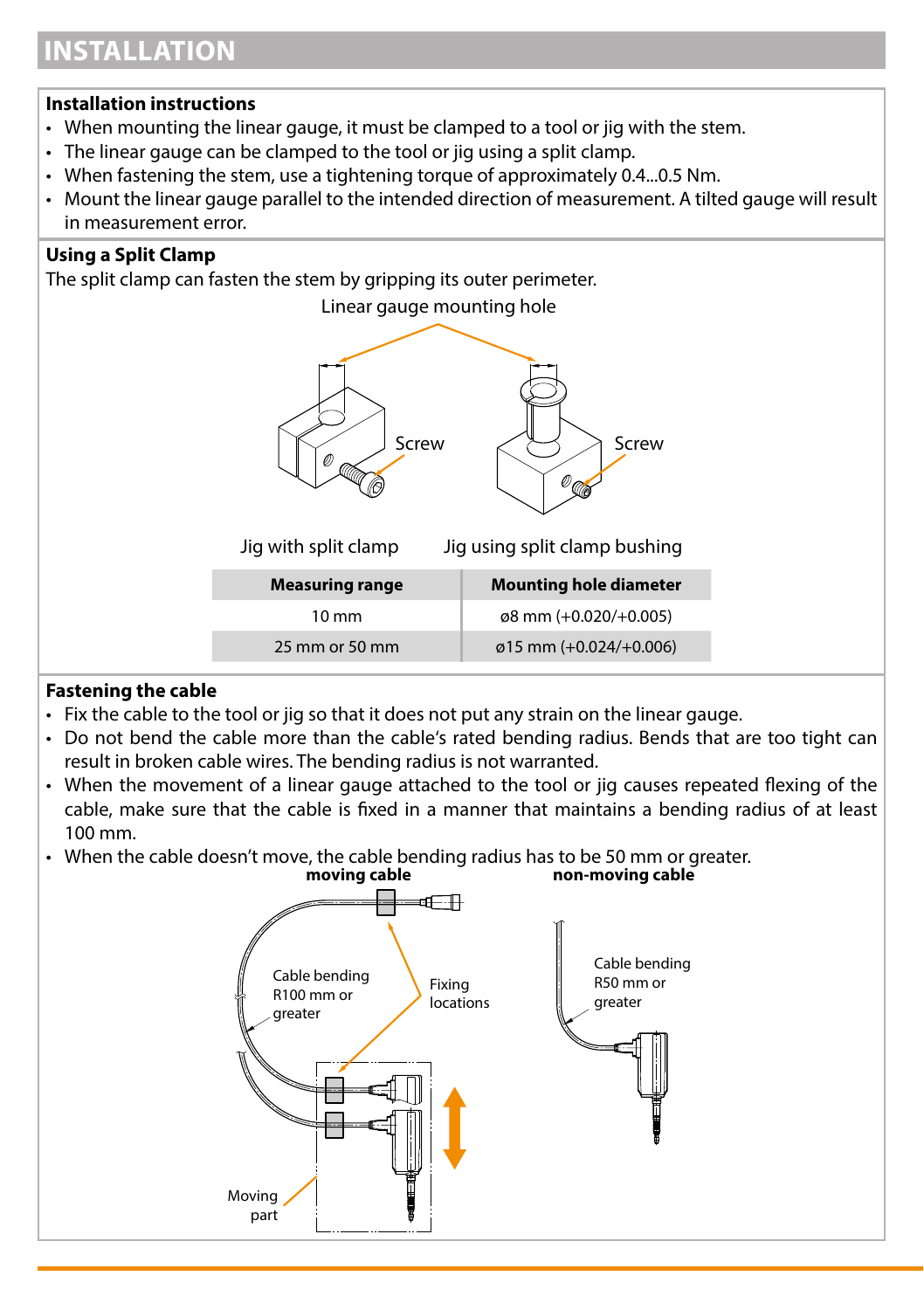# **MEASUREMENT PREPARATIONS**

- To improve the accuracy of the measurement, allow the product to warm up for at least 10 minutes after turning on the power before measuring.
- Note that the sensor has a starting stroke of 0.2 mm before the measuring range. Accuracy is not guaranteed in the range of the starting stroke. Perform the Zero setting and the Preset setting with the plunger raised at least 0.2 mm above the bottom of the stroke.



#### **Connector type: Hirose HR10A-10P-10P, male**

| <b>Function</b> | Pin            | <b>Connection cable</b><br>K10P2M-F-HR |
|-----------------|----------------|----------------------------------------|
| PA              | 1              | GN                                     |
| /PA             | 2              | <b>YE</b>                              |
| n. c.           | 3              |                                        |
| PB              | $\overline{4}$ | PK                                     |
| /PB             | 5              | GY                                     |
| n. c.           | 6              |                                        |
| n. c.           | 7              |                                        |
| /PZ             | 8              | <b>RD</b>                              |
| $+V$            | 9              | <b>BN</b>                              |
| <b>GND</b>      | 10             | WH                                     |
| Shield          | Housing        | Housing                                |



0.2 mm

<del>⊥µmmm</del>

#### **Recommended circuit**